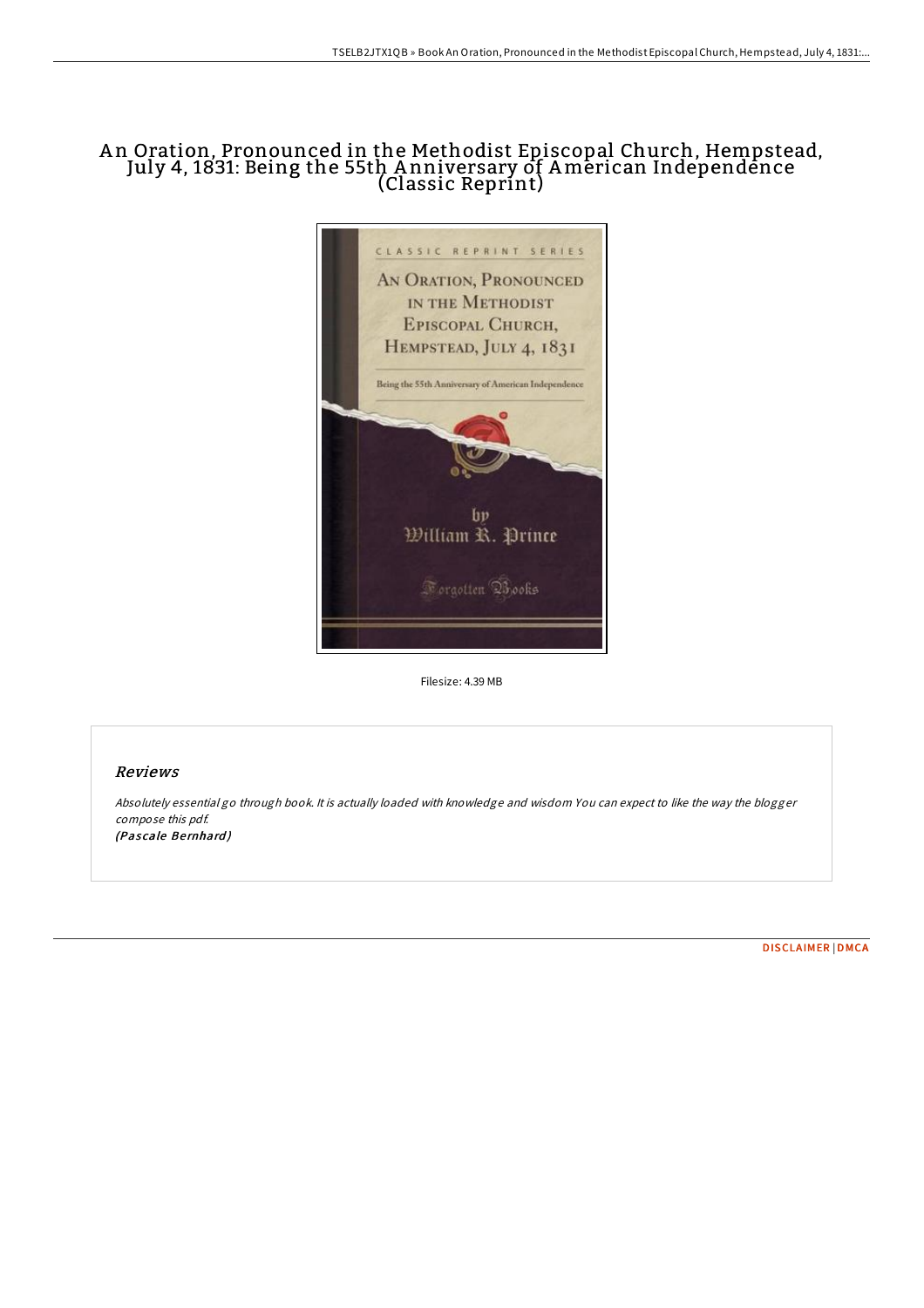## AN ORATION, PRONOUNCED IN THE METHODIST EPISCOPAL CHURCH, HEMPSTEAD, JULY 4, 1831: BEING THE 55TH ANNIVERSARY OF AMERICAN INDEPENDENCE (CLASSIC REPRINT)



To get An Oration, Pronounced in the Methodist Episcopal Church, Hempstead, July 4, 1831: Being the 55th Anniversary of American Independence (Classic Reprint) PDF, remember to click the hyperlink beneath and download the document or gain access to other information which are relevant to AN ORATION, PRONOUNCED IN THE METHODIST EPISCOPAL CHURCH, HEMPSTEAD, JULY 4, 1831: BEING THE 55TH ANNIVERSARY OF AMERICAN INDEPENDENCE (CLASSIC REPRINT) book.

Forgotten Books, United States, 2015. Paperback. Book Condition: New. 229 x 152 mm. Language: English . Brand New Book \*\*\*\*\* Print on Demand \*\*\*\*\*.Excerpt from An Oration, Pronounced in the Methodist Episcopal Church, Hempstead, July 4, 1831: Being the 55th Anniversary of American Independence Friends and Fellow Republicans, The auspicious day which we have met to celebrate, is that which gave birth to a nation - and most justly and emphatically has one of the fathers of out country declared to us, that it should be commemorated, not only by prayer, but by every joyous demonstration. In despotic countries it is often the unholy task to celebrate the birth day of a tyrant, or the period of national subjugation. Ours is a nobler purpose: we have met, to render our tribute to the emancipation of the mind, and to offer our oblation on the altar of freedom. Among the numerous benefits which our Independence has conferred upon the world, by far the most important one, is the salutary lesson which the success of our institutions has taught to mankind. For, while on the one hand, it has assured those nations who are solicitous for freedom, that man is capable of self-government, and of directing his own energies; it has on the other, silenced the cavillings of prejudice, and shown to Monarchs that they hold their prerogative by a very attenuated sway. At the eventful period which we this day commemorate, there did not exist upon the earth, any government whatever, which derived its laws solely from the popular voice. About the Publisher Forgotten Books publishes hundreds of thousands of rare and classic books. Find more at This book is a reproduction of an important historical work. Forgotten Books uses state-of-the-art technology to digitally reconstruct the work, preserving the original format...

Read An Oration, Pronounced in the Methodist Episcopal Church, Hempstead, July 4, 1831: Being the 55th Anniversary of American Independence (Classic [Reprint\)](http://almighty24.tech/an-oration-pronounced-in-the-methodist-episcopal.html) Online Download PDF An Oration, Pronounced in the Methodist Episcopal Church, Hempstead, July 4, 1831: Being the 55th Anniversary of American Independence (Classic [Reprint\)](http://almighty24.tech/an-oration-pronounced-in-the-methodist-episcopal.html)